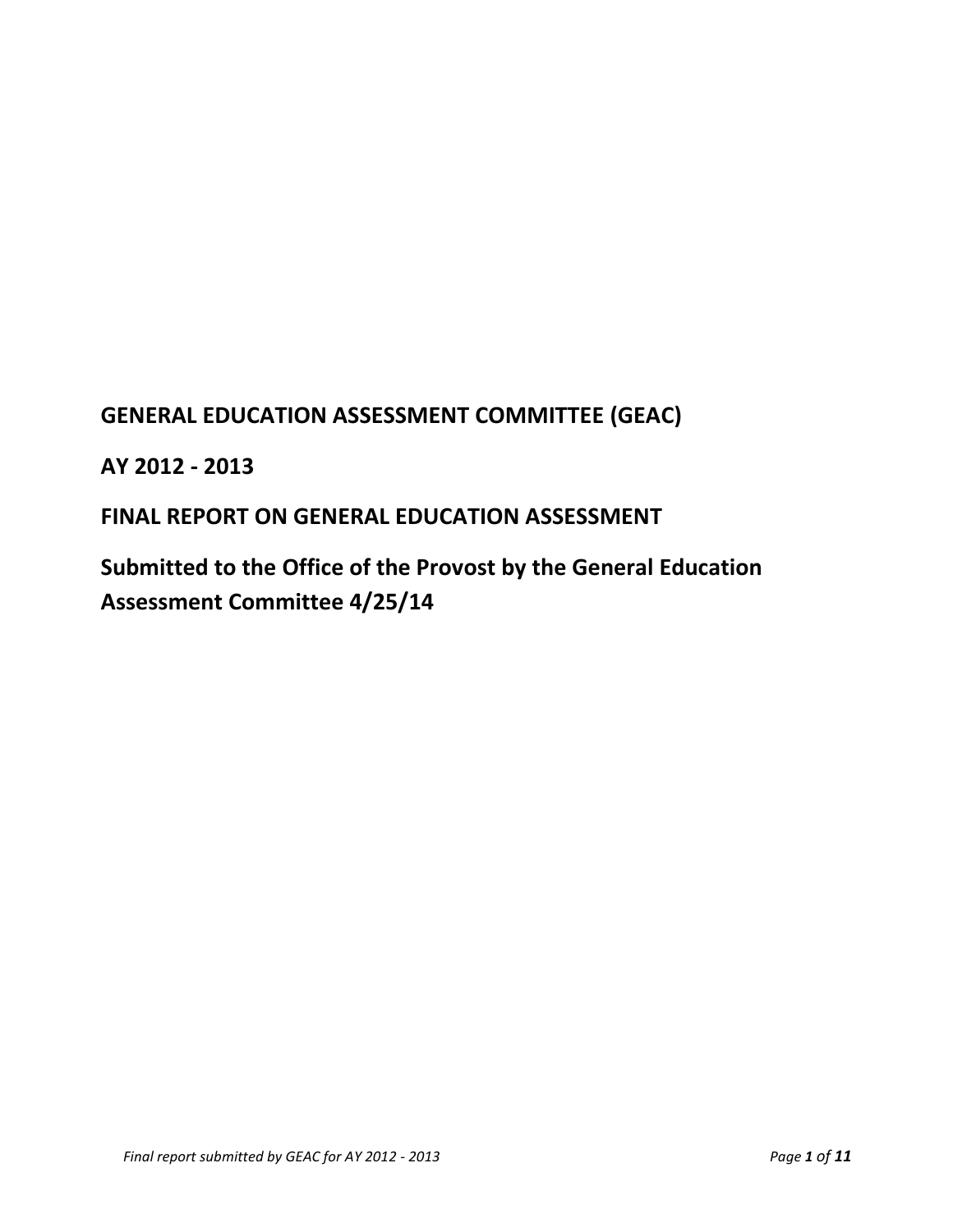### **General Education Assessment Committee**

College of Business **Dina Hayduk** Dina Hayduk College of Education Nancy Cardenuto College of Liberal Arts & Sciences Varsha Pandya College of Visual & Performing Arts Valerie Trollinger At-large Teaching Faculty **Accord Faculty** Janice Gasker, Vice-Chair At-large Teaching Faculty Mary Eicholtz At-Large Teaching Faculty **Stephen Oross**, Chair At-Large Non-Teaching Faculty Manuel At-Large Non-Teaching Faculty Strategic Planning and Resources Committee William Donner Division of Administration and Finance Brent Penny Academic Dean Nulliam Dempsey Office of Assessment Gil Clary Student Government Board Adelen Geiger General Education Committee **Randy Schaeffer** Clerical Support **Kathi Malloy** Kathi Malloy



**Academic Year 2012 – 2013**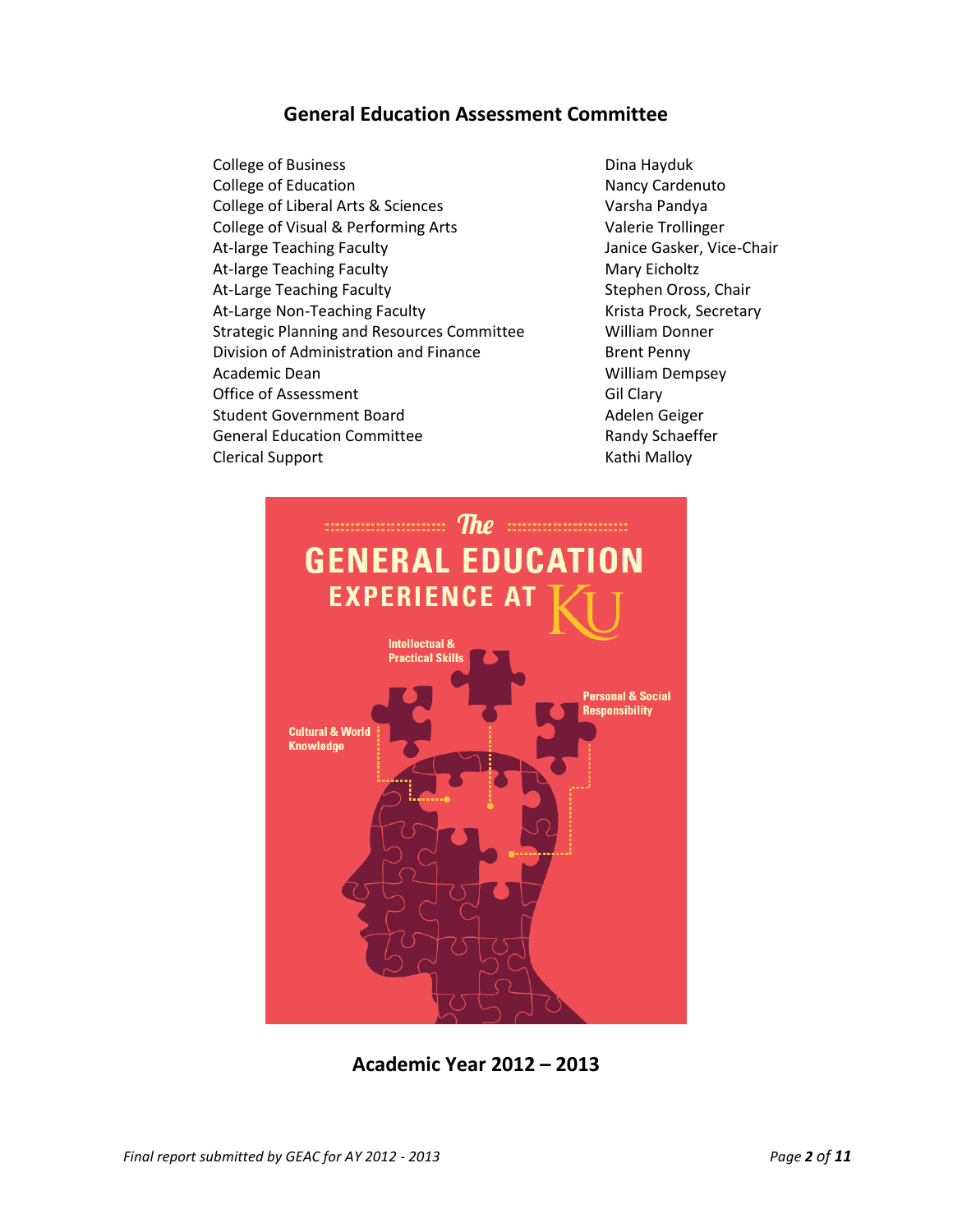#### EXECUTIVE SUMMARY

- The General Education Assessment Committee is charged with directly assessing student learning outcomes for the KU General Education Program. In this second year of its existence, the committee continues to pilot the assessment and renewal plan that has been developed in accordance with its bylaws.
- This is the General Education Assessment Committee's second annual report, based on the pilot assessment process, which analyzes data from AY12-13 relevant to Goal 2 of the new General Education Program: *To develop an understanding of human cultures and the physical and natural world that is focused by engagement with big questions, both contemporary and enduring*.
- The departmental data were provided by faculty volunteers who were trained by the GEAC members.
- Data were derived from course-embedded instruments addressing seven learning domains: Sciences, Mathematics, Social Sciences, Humanities, Histories, Languages, and Arts.
- Data were analyzed using grading rubrics based on the VALUE (Valid Assessment of Undergraduate Education) rubrics of the Association of American Colleges and Universities.
- Data from 13 courses, totaling 1,558 data points representing student academic performance, revealed some strengths and weaknesses in achievement of learning outcomes.
- Strengths in the general education program and its assessment process include the development of a culture of assessment on the campus, deriving from financial support from the institution. Activities supporting the development of a culture of assessment should continue. As observed in faculty comments, the process of assessment has generated ideas for course-based improvements in general education.
- Recommendations for future growth in the assessment process include the need for the development of benchmarks to measure success. Future measurement will need to include both curricular and cocurricular methods of general education delivery. Sampling will be enabled by the development of a curriculum map. In addition, sufficient future sampling methods will require the use of all faculty, not only those who volunteer to assess the students in their classes.
- No changes to the structure of the general education program or curriculum improvements are recommended at this time.
- The committee respectfully requests that resources continue to be allocated to the committee, particularly during this period of pilot testing the assessment process.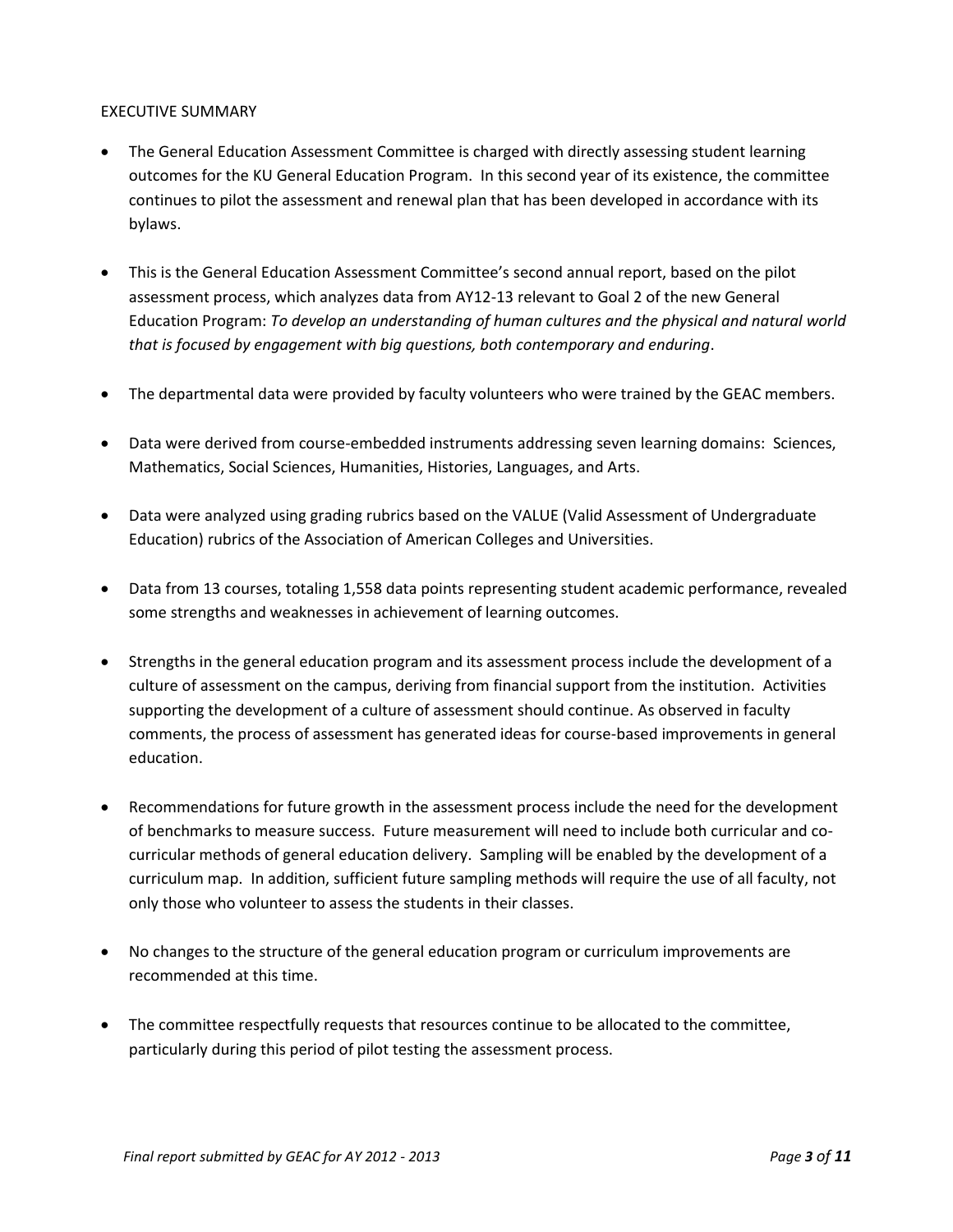#### I. INTRODUCTION

The General Education Assessment Committee (GEAC) has been charged with collecting and analyzing assessment data on student learning outcomes emerging from Kutztown University's General Education Program. The new General Education Program, in its second year of implementation, consists of three Learning Goals each containing a number of specific domains:

Goal 1 - To cultivate intellectual and practical skills that are practiced extensively, across the curriculum, in the context of progressively more challenging problems, projects, and standards for performance,

Goal 2 - To develop an understanding of human cultures and the physical and natural world that is focused by engagement with big questions, both contemporary and enduring, and, Goal 3 - To inculcate a sense of personal and social responsibility that is anchored through active involvement with diverse communities and real world challenges.

The structural components that facilitate achieving the Learning Goals of this General Education Program include:

- The University Core Curriculum, containing 12 credits distributed across four areas: Oral Communication, Written Communication, Mathematics, and Wellness;
- University Distribution Requirements, containing 15 credits distributed across five areas: Natural Sciences, Humanities, Social Sciences, Arts, and Free Electives
- Competencies Across the Curriculum, thematic courses containing 21 credits distributed across five themes (9 credits in Writing Intensive; 3 credits each in Quantitative Literacy or Computer Intensive; Visual Literacy or Communication Intensive; Cultural Diversity; and Critical Thinking.

Because the program consists of three goals, GEAC decided to work on a three-year assessment cycle. In the first year, the GEAC evaluated learning outcome data relevant to Goal 1; in the second year, learning outcome data relevant to Goal 2 will be evaluated; and in the third year, learning data relevant to Goal 3 will be evaluated. This report covers the second year of the first assessment cycle, and thus will address the assessment of student learning outcomes relevant to Goal 2.

Each year GEAC is charged with submitting data-informed recommendations to the Division of Academic and Student Affairs and the Strategic Planning and Resources Committee. At the conclusion of each three-year cycle, GEAC will submit an additional report to the General Education Committee and the University Curriculum Committee. The purpose of each annual report is to make recommendations on the allocation of resources to improve the student learning outcomes of the General Education Program. The triennial report will also make recommendations on any potential structural changes required to improve the quality and effectiveness of the General Education Program.

#### II. METHODS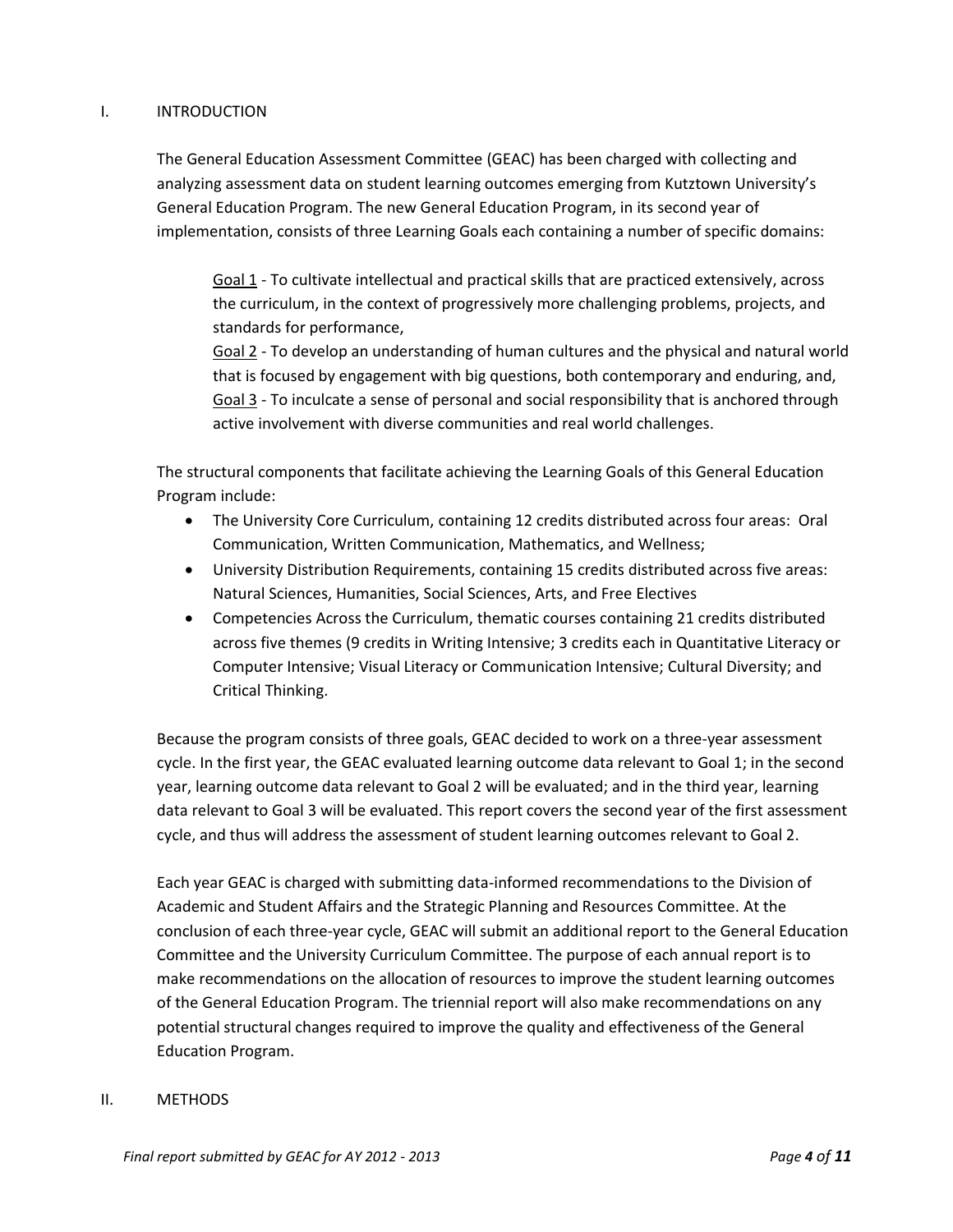The General Education Assessment procedure approved for use at Kutztown University mandates that GEAC analyze data collected and aggregated by departments within which General Education courses are taught. To facilitate this effort, GEAC provided departments with standardized reporting templates that were adapted from the VALUE rubrics developed by the Association of American Colleges & Universities (AAC&U). These templates ask departments to report raw numbers of students demonstrating suggested behavioral achievement and/or quality of work on a descending level of performance, with "4" being the highest and "1" the lowest level of performance, with a "0" category for those failing to achieve the minimum expected level of performance. The templates also ask departments to summarize information about the type of assignment or evaluation instrument used and a description of their criterion of success.

Additionally, a series of training workshops were conducted wherein the reporting templates were presented, instructions for use were provided, and instructors were able to ask questions or for more information in order to facilitate the use of the reporting templates. Instructors were free to propose their own methods of examining student learning, but the results were to be submitted using the approved reporting templates. With one exception, all departments reported direct measures of student learning. One department (ENG) elected to use the results of a student survey (an indirect measure of student learning) to create a starting point for further discussion on how the course may be meeting its objectives and on what objectives to focus when the assessment team conducts direct assessment of student work in future semesters.

- For Domain 2.1 Sciences, student performance was examined across three different courses (BIO 010, CHM 051,GEL 020) by using sets of specially designed questions (in one case, distributed across four exams; in the other cases, administered at the end of the course). The aggregated student data was reported using the template designed by GEAC for the assessment of Domain 2.1 Sciences.
- For Domain 2.2 Mathematics, every student taking the final examination for MAT 103 in the Fall semester of 2012, was asked to respond to two additional problems attached to the final examination. All of the students' responses were collected and assessed on a four-point scale that related to the four performance levels outlined on the reporting templates. The departmental faculty assessed the student responses using their own rubric and reported the results using the template designed by GEAC for the assessment of Domain 2.2 Mathematics.
- For Domain 2.3 Social Sciences, student performance was examined by the use of two different methods. In one course (SWK 100) students were required to complete a group presentation focused on a specific population of interest (i.e. children & families; youth & schools; mental health) and that included a brief discussion of a specific topic discussed in a corresponding book chapter, as well as a class-engagement activity. Students were evaluated on their oral presentation, class activity, and the typed-outline that was provided to their peers*.* Two other courses (PSY 312, PSY 325) used sets of specifically designed questions (short-answer, matching, and multiple-choice) administered throughout the semester to assess student learning. The results were submitted to GEAC on the reporting template for Domain 2.3 Social Sciences.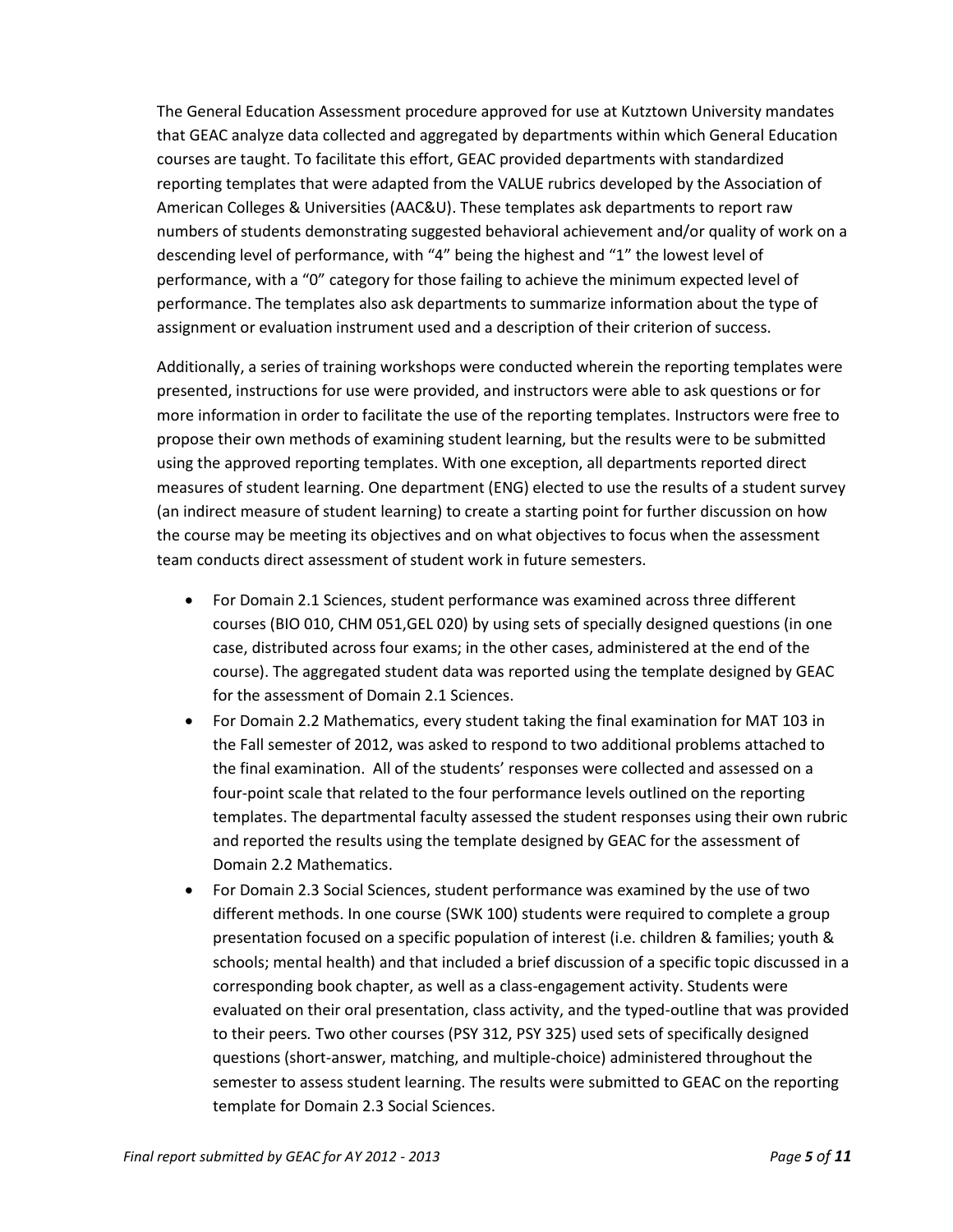- For Domain 2.4 ENG 010 students were presented with a survey that asked them to identify how well they felt they met each of the eight main course objectives using a 5-point Likert scale. The results were submitted to GEAC on the reporting template for Domain 2.4 Humanities. (The use of this indirect survey, which will be followed up in the following year with the use of a direct measure of student learning is part of the departments systematic effort to assess student learning and was communicated to GEAC early in the process. GEAC has no concerns about this plan and looks forward to the continued outstanding efforts of the Department of English to assess student learning.)
- For Domain 2.5 student performance was assessed during the HIS 025 Final exam using a set of multiple choice and true/false questions that tested criteria 1-3 from the reporting template for Domain 2.5 Histories.
- For Domain 2.6 in both SPA 103, SPA 104 students' oral proficiency was assessed using the Computerized Oral Proficiency Instrument (COPI) created by the Center for Applied Linguistics (CAL). Performance on the COPI is rated using the ACTFL scale (American Council on the Teaching of Foreign Languages), the national standard for rating language proficiency. The data was then reported to the GEAC using the reporting template for Domain 2.6 Languages.
- For Domain 2.7, THE 015 course students were assessed on knowledge improvement using an instructor developed pre- and post-test method that involved a 10-question test administered during the first week of classes; the same questions were used as a post-test at the end of the semester. Performance levels were defined according to the IDEAS goals for the course set by theatre faculty, and are interpreted in the context of this single introductory course. In the MUS 010 course, student performance was assessed on critical listening skill improvement using a departmentally-developed pre- and post-test method. The pre and post-test used had been in use for 5 years by the faculty teaching MUS 010, however, a few changes were made this year to accommodate the criteria on the Domain 2.7 assessment reporting template. The test was comprised of 10 multi-faceted questions concerning samples of music selections (primarily instrumental). Ability to answer the questions depended not only on critical listening skills, but also ability to understand and use appropriate musical terminology to describe what they heard, and to also understand and address the historical, artistic, political, and sociological context of the pieces. Both of these courses reported the data to the GEAC using the reporting template for Domain 2.7 Arts.

Having collected the assessment data from these courses, GEAC analyzed the data, considered recommendations proposed by the assessing departments, and drafted this report to be submitted to the Division of Academic and Student Affairs and the Strategic Planning and Resources Committee.

#### III. SUMMARY OF ASSESSMENT REPORTS

|                  | Percent            | <b>Percent</b> | Percent     | Percent     | Percent     |
|------------------|--------------------|----------------|-------------|-------------|-------------|
| Core Requirement | <b>Reported at</b> | Reported at    | Reported at | Reported at | Reported at |
|                  | Level 4            | Level 3        | Level 2     | Level 1     | Level 0     |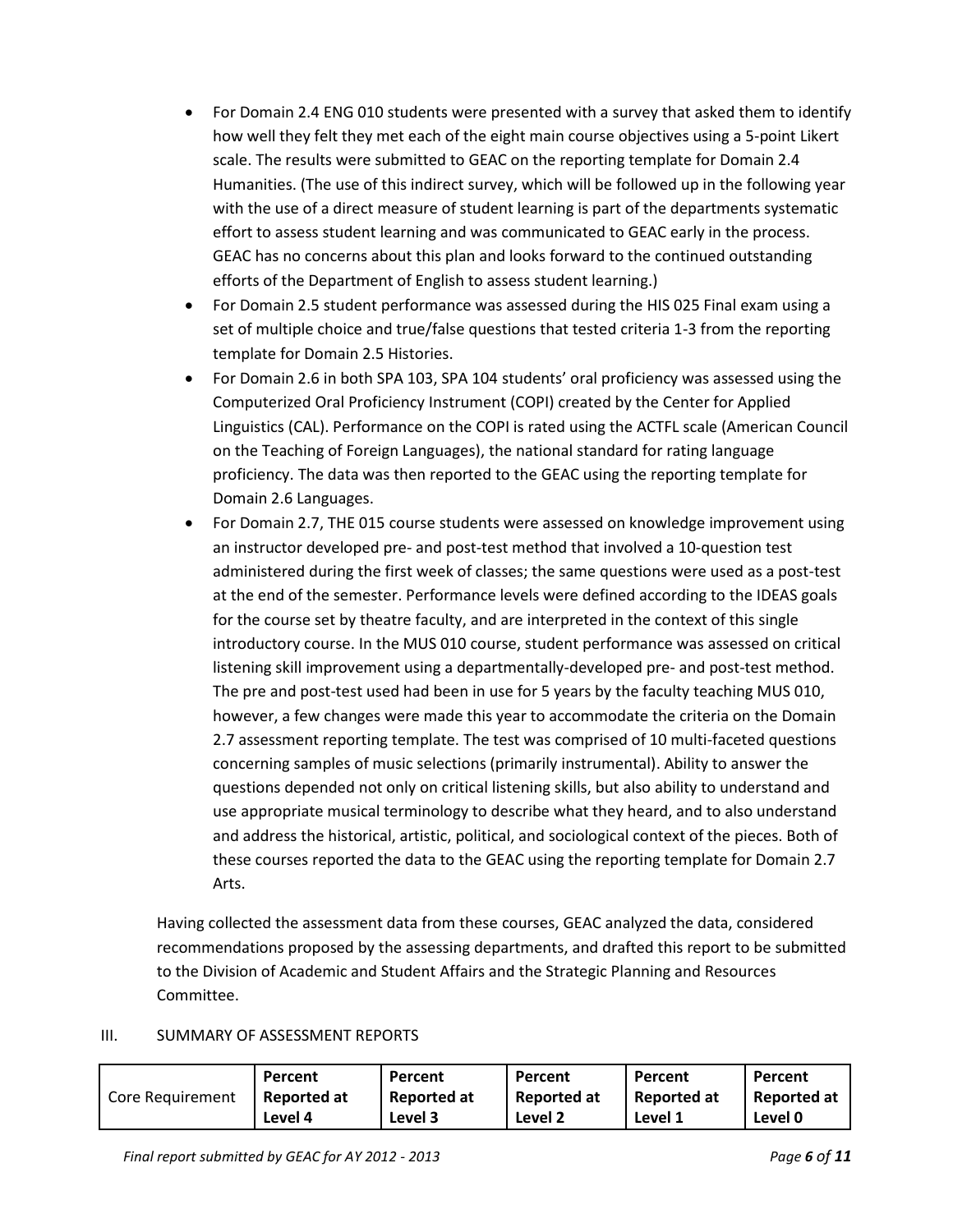| 2.1. Sciences        | 19.11% | 45.33% | 28.00%  | 7.11%                                 | 0.44%   |
|----------------------|--------|--------|---------|---------------------------------------|---------|
| 2.2. Mathematics     | 6.96%  | 39.24% | 21.52%  | 26.58%                                | 6.33%   |
| 2.3. Social sciences | 13.01% | 33.56% | 24.66%  | 28.76%                                | 0.00%   |
| 2.4. Humanities      | 29.89% | 58.62% | 10.34%  | 0.77%                                 | 0.38%   |
| 2.5. Histories       | n/a    | 80.23% | 72.09%* | 96.51%-facts<br>53.49%-<br>chronology | $N = 8$ |
| 2.6. Languages       | 11.76% | 29.41% | 23.53%  | 29.41%                                | 5.90%   |
| 2.7. Arts            | 19.40% | 41.50% | 29.02%  | 9.47%                                 | 0.60%   |
| <b>TOTAL</b>         | 16.69% | 41.28% | 22.85%  | 17.02%                                | 2.28%   |

*The data from the two domains highlighted by the gray table cells and italicized type (Humanities and Histories) were not included in the TOTAL calculations for two different reasons. The Humanities data derived from indirect data compiled from student self-reports of performance rather than direct evidence of student learning. The Histories data was direct evidence of student learning derived from performance on a final exam, however, the instructor decided that no students in an introductory course could possibly attain understanding representative of a Level 4 so student performance was identified using only Levels 1 to 3.*

#### ANALYSIS AND INTERPRETATION

As this report was generated using data from Year 2 of the initial assessment cycle for Kutztown University's new General Education Program, it is impossible to identify longitudinal trends. Rather these data should be seen as a starting point from which future trends may be derived. Nevertheless, the data presented to GEAC (obtained from a total of 1,558 data points representing student academic performance distributed across 13 courses), and the analyses compiled by the individual departments reveal strengths, as well as areas in which student performance may need to improve.

Overall, the data and analyses obtained from our assessment of Goal 2 indicates that approximately 58% of the student sample performed at the highest two levels of understanding (level 3 and 4). What was also true was that many of the courses used to assess understanding of Goal 2 did not establish a formal benchmark target of success but rather for this first round simply identified the level at which students performed. The two approaches, establishing a benchmark or summarizing performance levels without establishing a benchmark, were described as appropriate in the training workshops.

- For Domain 2.1 Sciences, the approach to benchmarks varied wherein in one course the benchmark was stated to be performance at level 3 or 4 but no specific percentages were identified, and two courses where no benchmarks were set, student performance levels were just identified. The data indicated (a) 70% of students at levels 3 or 4, (b) 47% of students at levels 3 or 4, and (c) 70% at levels 3 or 4.
- For Domain 2.2 Mathematics, benchmarks were stated to be performing at Level 3 or Level 4 but no specific percentages were identified. The date indicated that 52.2% of students performed at levels 3 or 4.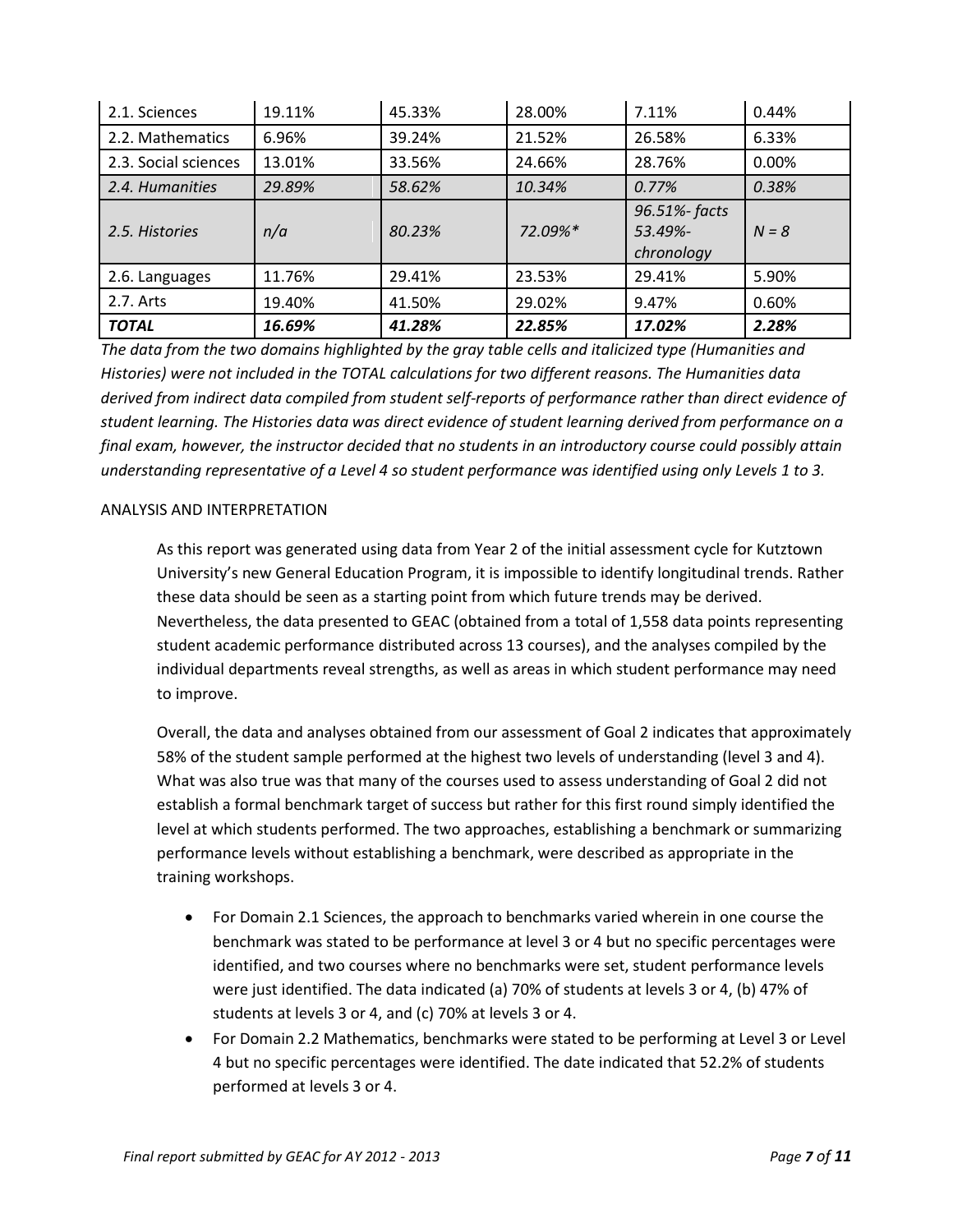- For Domain 2.3 Social Sciences, no benchmarks were set, student performance levels were identified at 46% of students performing at levels 3 or 4. However, it was noted that 89% of students in the 100 level course were at level 3 or 4 whereas approximately 30% percentage of students in the two 300 level courses were at levels 3 or 4.
- For Domain 2.4 Humanities no benchmarks were set, the indirect assessment of student performance was used to help begin establishing a baseline for future assessment of student learning that will use direct evidence of student learning.
- For Domain 2.5 Histories benchmarks levels of success were set at 80% of students reaching level 1 and 70% of students reaching levels 2 and 3. The results indicated these benchmarks were met with the one exception that students had more difficulty with the chronology of historical events than with basic factual information.
- For Domain 2.6 Languages the benchmarks for success were established by referring to the ACTFL scale (American Council on the Teaching of Foreign Languages) which is the national standard for rating language proficiency. For Spanish 103, student performance at Level 2 (NM) would be satisfactory. For Spanish 104, student performance at Level 3 (NH) would be satisfactory. For SPA 103, 63% of the students achieved the satisfactory level with 25% of the students exceeding the satisfactory level. For SPA 104, 71% of the students achieved the satisfactory level with 36% of the students exceeding the satisfactory level.
- For Domain 2.7 Arts no benchmarks were established, however, values on pre-post test allowed for a determination of the value-added by participation in these courses. This is an approach often useful when there is an understanding of the novice level at which most students enter their "general education" courses and, therefore, the expectation is that the students will become experts in one course.

#### IV. GEAC RECOMMENDATIONS

GEAC has organized our recommendations under three headings, addressing proposed changes to the General Education Program, the allocation of resources for the continuous improvement of General Education, and actions by which we can improve the process by which General Education is assessed at Kutztown University.

- A. Structural and/or Curricular Improvements to the General Education Program
	- i. There are insufficient data at this point to recommend structural changes to the General Education Program; however, one issue becoming evident concerns the frequency and manner in which general education learning goals are introduced and reinforced. For example, one volunteer noted that "I don't think a single class, or even two classes, can help a non-scientific thinker achieve Performance Level 4, nor should it be expected to." Another volunteer noted that his upper division courses have no "real" prerequisite courses (that is, that the prerequisite course rarely, if ever, touch on the topics addressed in the 300 level course) to build to 300 level understanding of material. Therefore, what is appropriate level of performance to expect from students?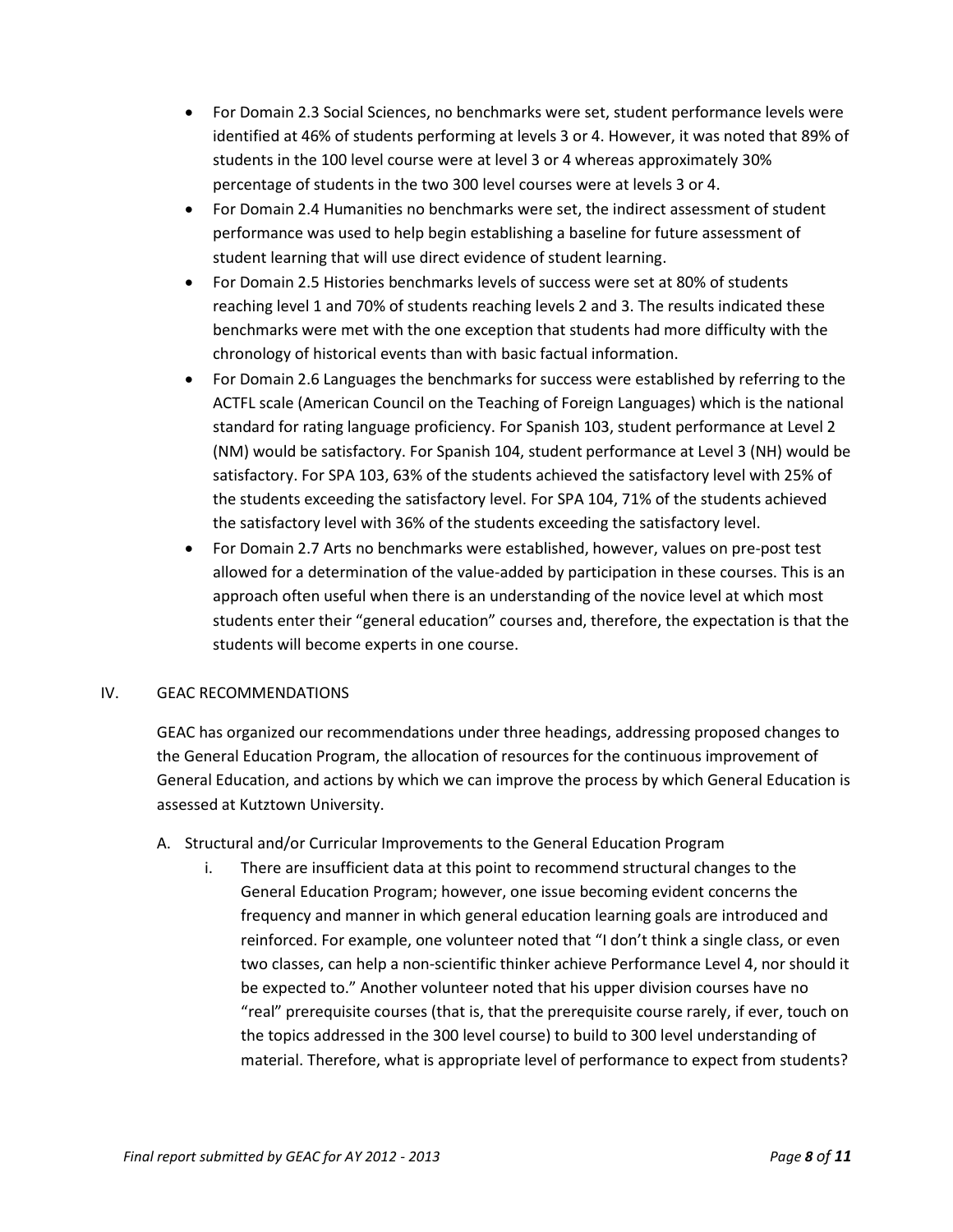We believe that the establishment of the general education curriculum map will help provide a basis to begin engaging in discussions related to these points as they relate to helping students attain success with the goals of the General Education Program.

- ii. The GEAC also wishes to highlight that both curricular and co-curricular experiences assist students in achieving mastery of the General Education learning goals. For this reason, we will need to initiate a campus-wide discussion to consider how to expand assessment efforts to explore the effectiveness of all means of advancing student learning as it relates to our General Education Program.
- iii. Even with our most recent efforts we had a limited number of volunteers step forward, we had some volunteers begin and then fail to complete their reports, and we had other volunteers use the reporting templates in a different manner than intended. Therefore, the GEAC also recommends that we need to take further steps to formalize and increase our training efforts related to the use of reporting templates, providing mentors or guides to help instructors throughout data collection and reporting efforts, and establishing administrative consequences for those who fail to participate in assessment efforts. To accomplish this goal, however, we will need to work carefully with the Office of Assessment and the Division of Academic and Student Affairs as we are asking for major commitments of time on the part of the GEAC membership when most of the members do not receive any relief from their teaching, scholarship, or other service activities.
- iv. Most volunteers used the assessment data collected to suggest methods by which their particular course could be improved (which would obviously, also improve the General Education program). We suspect that most, if not all, faculty do this and note that the collection of this information in the GEAC reports may eventually provide a means of sharing ideas among instructors. This documentation of course revisions driven by assessment data is part of "closing the loop" and provides documentation that we were previously lacking.
- B. Resource Allocation to Improve General Education

It is not lost on the GEAC that the initial pilot projects, instrument development, faculty training, faculty stipends, support for the January conference/workshops on Assessment and General Education, and the support for participation in the AAC&U Summer Institutes for General Education and Assessment were funded through the Office of Assessment and the Division of Academic and Student Affairs. GEAC commends the Division of Academic and Student Affairs for funding these efforts and encourages them to continue supporting these endeavors as we believe there is sufficient data to show the advance in the culture of assessment across campus is directly tied to this support.

- C. Improvements to Assessment Process
	- i. As discussed in earlier sections in this report, and in the Year 1 report, GEAC has also concluded that work needs to be done to improve the process used to assess student learning outcomes of the General Education Program. In particular we believe that we must address how benchmarks are established as a means of outlining a more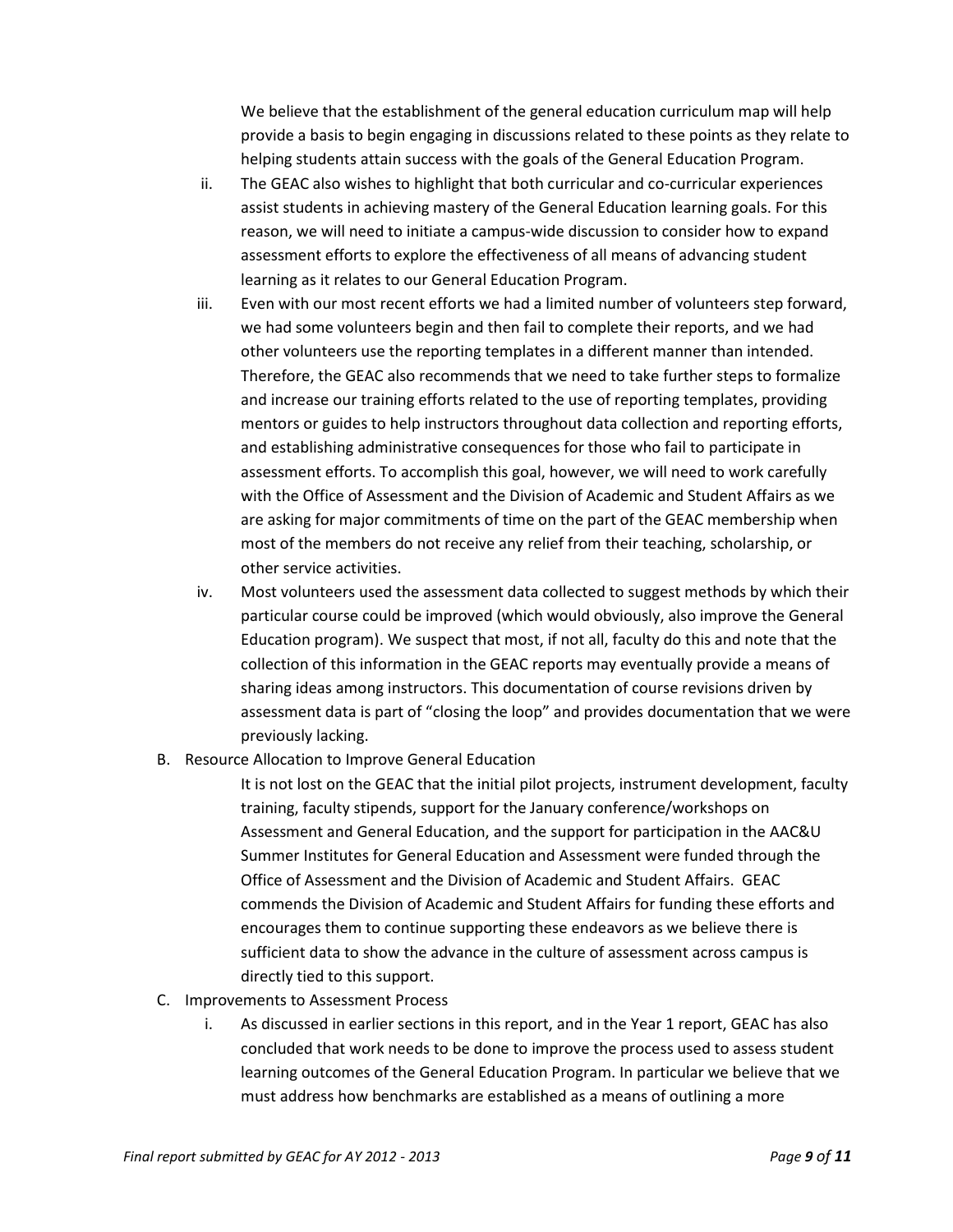systematic approach to establishing benchmarks and for calibration of expectations within departments, colleges, and the university as a whole.

- a. One concern, for example, centers on the sometimes arbitrary nature by which benchmarks are defined. It is understandable that departments involved in assessing student performance want to know whether or not students are doing well. Some departments, in this year's effort the Modern Language Studies department, are able to refer to national organizations who have established guidelines and benchmarks. Other departments, however, do not have these resources and are attempting to define the benchmarks they believe are appropriate with relatively little assistance. As a result, the benchmarks may differ across departments. The GEAC believes it appropriate to consider how benchmarks are established, and would like to see a more systematic approach to establishing benchmarks and for calibration of expectations within departments, colleges, and the university as a whole.
- b. A related concern centers on the distinctions between courses at the various levels (e.g., 100 v 200 v 300). When benchmarks are established it is clearly evident that the benchmarks are made relative to the General Education Goals. That is, we expect students to improve in developing mastery of the goals; however, we do not usually expect students to exhibit mastery in their initial introductions to course. Given that these initial introductions are usually made in the 100 level courses we might expect that the benchmarks of success in 100 level courses would vary relative to the benchmarks of success in 200 or 300 level courses. At this time, our curriculum map simply indicates a link between courses and goals and domains. We do not have a map that indicates when a particular goal may be "introduced" or "practiced/reinforced" or when we might expect to see "mastery." We cannot clearly indicate the path by which varying course build upon one another. The GEAC believe that we can begin to help ourselves by engaging in discussions about developmental progress from 100 to 200 to 300 level courses. We recommend that training and professional development occur in benchmarking.
- c. Additionally, a strategic comparison of 100 v 200 v 300 courses might also allow us to examine the "value—added" by an education at Kutztown University. Some value added information can be obtained within courses by the use of pre-post test designs (see, e.g., efforts in Domain 2.7) but these are course specific gains. We believe we may be able to look at valueadded at a program level if we expand our curriculum mapping efforts and engage in a thoughtful consideration of the developmental progression in student learning across course level designations. We recommend that training and professional development occur in enhanced curriculum mapping.